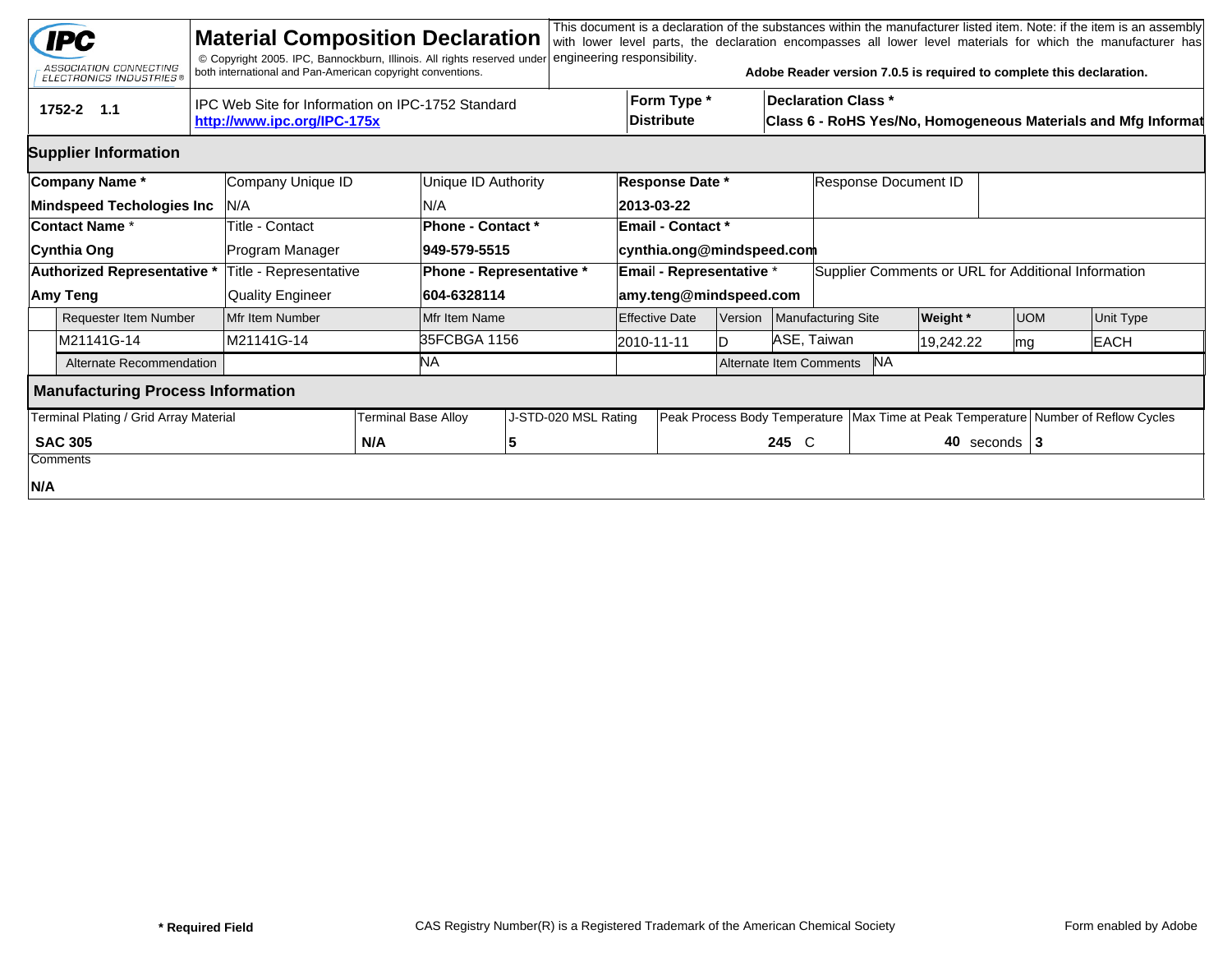| Save the fields in<br>Import fields from a<br><b>Export Data</b><br>Import Data<br>file into this form<br>this form to a file                                                                                                                                                                                                                                                                                                                                                                                                                                                                                                                                                                                                                                                                                                                                                                                                                                                                                                                                                                                                                                                                                                                                     |                                | Locked     |  |  |  |  |  |  |  |  |  |
|-------------------------------------------------------------------------------------------------------------------------------------------------------------------------------------------------------------------------------------------------------------------------------------------------------------------------------------------------------------------------------------------------------------------------------------------------------------------------------------------------------------------------------------------------------------------------------------------------------------------------------------------------------------------------------------------------------------------------------------------------------------------------------------------------------------------------------------------------------------------------------------------------------------------------------------------------------------------------------------------------------------------------------------------------------------------------------------------------------------------------------------------------------------------------------------------------------------------------------------------------------------------|--------------------------------|------------|--|--|--|--|--|--|--|--|--|
| <b>RoHS Material Composition Declaration</b>                                                                                                                                                                                                                                                                                                                                                                                                                                                                                                                                                                                                                                                                                                                                                                                                                                                                                                                                                                                                                                                                                                                                                                                                                      | <b>Declaration Type *</b>      | Simplified |  |  |  |  |  |  |  |  |  |
| RoHS Definition: Quantity limit of 0.1% by mass (1000 PPM) in homogeneous material for: Lead (Pb), Mercury, Hexavalent Chromium, Polybrominated Biphenyls (PBB),<br><b>RoHS Directive</b><br>Polybrominated Diphenyl Ethers (PBDE) and quantity limit of 0.01% by mass (100 PPM) of homogeneous material for Cadmium<br>2002/95/EC                                                                                                                                                                                                                                                                                                                                                                                                                                                                                                                                                                                                                                                                                                                                                                                                                                                                                                                                |                                |            |  |  |  |  |  |  |  |  |  |
| Supplier certifies that it gathered the information it provides in this form concerning RoHS restrictive substances using appropriate methods to ensure its accuracy and that such information is true and correct to the best<br>that Supplier completes this form. Supplier acknowledges that Company will rely on this certification in determining the compliance of its products with European Union member state laws that implement the RoHS Directive. C<br>Supplier may have relied on information provided by others in completing this form, and that Supplier may not have independently verified such information. However, in situations where Supplier has not independently verifi<br>Supplier agrees that, at a minimum, its suppliers have provided certifications regarding their contributions to the part, and those certifications are at least as comprehensive as the certification in this paragraph. If th<br>written agreement with respect to the identified part, the terms and conditions of that agreement, including any warranty rights and or remedies provided as part of that agreement, will be the sole and exclusive source of<br>remedies for issues that arise regarding information the Supplier provides in this form. |                                |            |  |  |  |  |  |  |  |  |  |
| - Item(s) does not contain RoHS restricted substances per the definition above except for selected exemptions<br><b>RoHS Declaration</b>                                                                                                                                                                                                                                                                                                                                                                                                                                                                                                                                                                                                                                                                                                                                                                                                                                                                                                                                                                                                                                                                                                                          | Supplier Acceptance * Accepted |            |  |  |  |  |  |  |  |  |  |
| Exemptions: If the declared item does not contain RoHS restricted substances per the definition above except for defined RoHS exemptions, then select the corresponding response in the RoHS Declaration<br>above and choose all applicable exemptions.                                                                                                                                                                                                                                                                                                                                                                                                                                                                                                                                                                                                                                                                                                                                                                                                                                                                                                                                                                                                           |                                |            |  |  |  |  |  |  |  |  |  |
| <b>Exemption List Version</b><br>EL-2006/690/EC                                                                                                                                                                                                                                                                                                                                                                                                                                                                                                                                                                                                                                                                                                                                                                                                                                                                                                                                                                                                                                                                                                                                                                                                                   |                                |            |  |  |  |  |  |  |  |  |  |
| 15. Lead in solders to complete a viable electrical connection between semiconductor die and carrier within integrated circuit Flip Chip packages.                                                                                                                                                                                                                                                                                                                                                                                                                                                                                                                                                                                                                                                                                                                                                                                                                                                                                                                                                                                                                                                                                                                |                                |            |  |  |  |  |  |  |  |  |  |
|                                                                                                                                                                                                                                                                                                                                                                                                                                                                                                                                                                                                                                                                                                                                                                                                                                                                                                                                                                                                                                                                                                                                                                                                                                                                   |                                |            |  |  |  |  |  |  |  |  |  |
| <b>Declaration Signature</b>                                                                                                                                                                                                                                                                                                                                                                                                                                                                                                                                                                                                                                                                                                                                                                                                                                                                                                                                                                                                                                                                                                                                                                                                                                      |                                |            |  |  |  |  |  |  |  |  |  |
| Instructions: Complete all of the required fields on all pages of this form. Select the "Accepted" on the Supplier Acceptance drop-down. This will display the signature area. Digitally sign<br>the declaration (if required by the Requester) and click on Submit Form to have the form returned to the Requester.                                                                                                                                                                                                                                                                                                                                                                                                                                                                                                                                                                                                                                                                                                                                                                                                                                                                                                                                              |                                |            |  |  |  |  |  |  |  |  |  |
| ۔ مان ما<br>Digitally signed by Cynthia Ong                                                                                                                                                                                                                                                                                                                                                                                                                                                                                                                                                                                                                                                                                                                                                                                                                                                                                                                                                                                                                                                                                                                                                                                                                       |                                |            |  |  |  |  |  |  |  |  |  |

| $\overline{\phantom{a}}$<br>∴vnthia<br>Ona<br>Suppli<br>' Signature I <b>I</b><br>Digital | igned by Cvnthia<br>------<br>----<br>.16 16:25:28 -07 00 |  |
|-------------------------------------------------------------------------------------------|-----------------------------------------------------------|--|
|-------------------------------------------------------------------------------------------|-----------------------------------------------------------|--|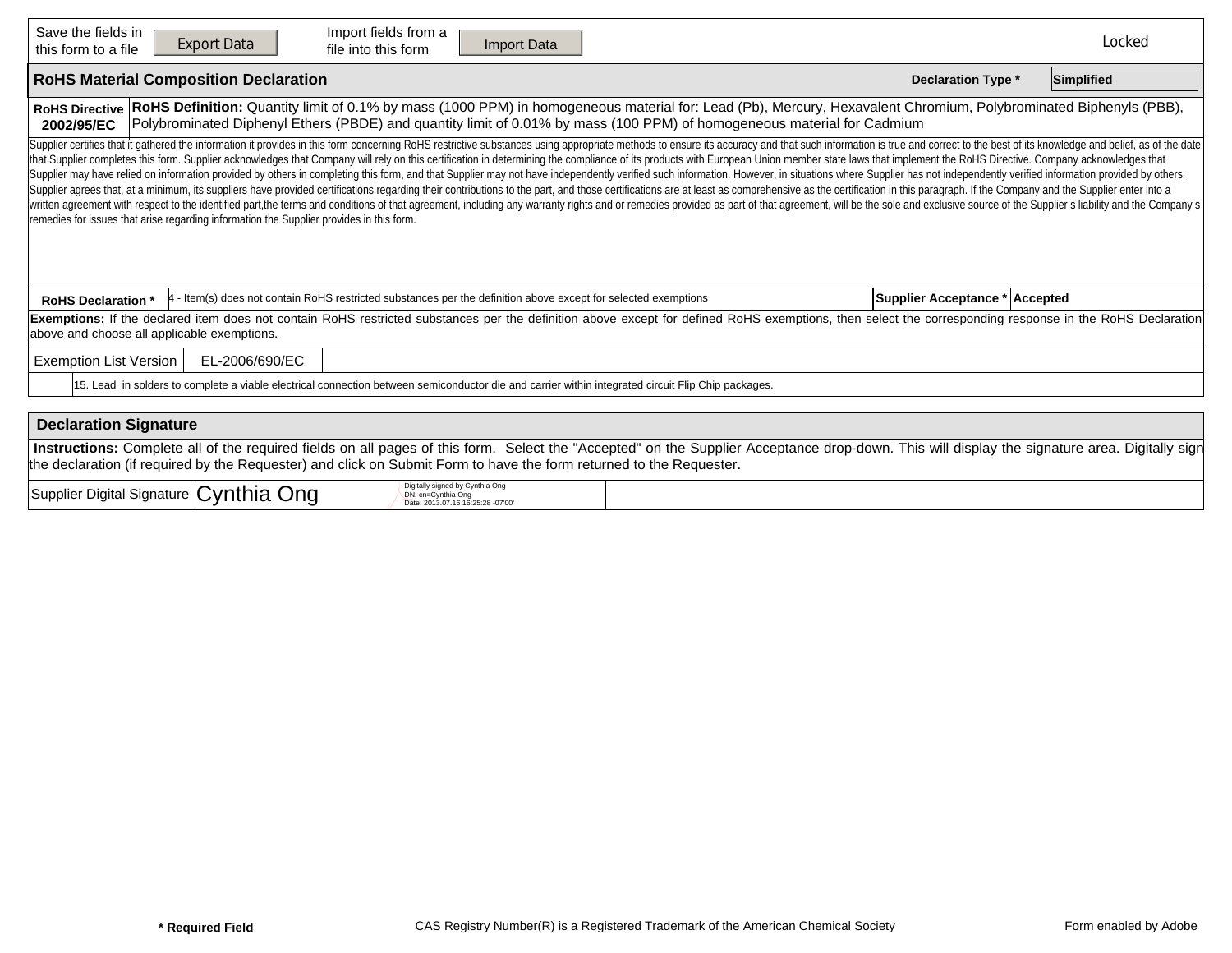## **Homogeneous Material Composition Declaration for Electronic Products**

SubItem Instructions: The presence of any JIG Level A or B substances must be declared. [1] indicate the subpart in which the substance is located, [2] provide a description of the homogeneous material [3], enter the weight of the homogeneous material.

Substance Instructions: [A] select the Level (JIG A, JIG B, Requester or Supplier) [B] select the substance category (JIG or Requester) or enter a value (Supplier). [C] select the substance (JIG) or enter the substance and CAS (Other). [D] select a RoHS exemption, if applicable [E] enter the weight of the substance or the PPM concentration [F] Optionally enter the positive (+) and negative (-) tolerance in percent (Note: percent tolerance values are expected to cover a 3 sigma range of distribution unless otherwise noted).

Line Functions: +I Inserts a New Item /SubItem +M Inserts a new Material +C Inserts a new Substance Category +S Inserts a new Substance - Deletes the element line

| Item/SubItem |            | Homogeneous       | Weight         | Unit of | Level | <b>Substance Category</b> | <b>Substance</b>                     | <b>CAS</b>          | Exempt   Weight |                      | Unit of        | Tolerance |           | <b>PPM</b> |
|--------------|------------|-------------------|----------------|---------|-------|---------------------------|--------------------------------------|---------------------|-----------------|----------------------|----------------|-----------|-----------|------------|
|              | Name       | <b>Material</b>   |                | Measure |       |                           |                                      |                     |                 |                      | <b>Measure</b> |           | $\ddot{}$ |            |
|              | M21141G-14 | Stiffener ring    | 3,178.73 mg    |         | B.    | Nickel/Nickel Compou      | <b>Nickel</b>                        | 7440-02-0           |                 | 19.07238mg           |                |           |           | 991.17     |
|              |            |                   |                |         | C     | <b>GROUP-C</b>            | Copper                               | 7440-50-8           |                 | 3,158.06 <b>a</b> ng |                |           |           | 993,49     |
|              |            |                   |                |         | C     | <b>GROUP-C</b>            | Chrome                               | <b>Trade Secret</b> |                 | 1.589365 mg          |                |           |           | 500        |
|              |            | Ball mount flux 2 |                | mg      | C     | <b>GROUP-C</b>            | Nomionic surfactant                  | 68439-49-6          |                 | 0.56                 | mg             |           |           | 279,99     |
|              |            |                   |                |         | C     | <b>GROUP-C</b>            | Anime surfactant                     | 61790-85-0          |                 | 0.78                 | mg             |           |           | 389,99     |
|              |            |                   |                |         | C     | <b>GROUP-C</b>            | <b>Bara Terpineol</b>                | 8000-41-7           |                 | 0.66                 | mg             |           |           | 329,99     |
|              |            | Thermally condu75 |                | mg      | C     | <b>GROUP-C</b>            | <b>Polymer Resin</b>                 | <b>Trade Secret</b> |                 | 20.625               | mg             |           |           | 274,99     |
|              |            |                   |                |         | C     | <b>GROUP-C</b>            | <b>Inorganic Compounds</b>           | <b>Trade Secret</b> |                 | 33.75                | mg             |           |           | 449,99     |
|              |            |                   |                |         | C     | <b>GROUP-C</b>            | Allylether                           | <b>Trade Secret</b> |                 | 2.25                 | mg             |           |           | 29,999     |
|              |            |                   |                |         | C     | <b>GROUP-C</b>            | Other                                | <b>Trade Secret</b> |                 | 18.375               | mg             |           |           | 244,99     |
|              |            | Flux              | 11             | mg      | C     | <b>GROUP-C</b>            | Diethanolamine                       | 111-42-2            |                 | 0.0505               | mg             |           |           | 50,499     |
|              |            |                   |                |         | C     | <b>GROUP-C</b>            | Distillates, petroleum, st64741-44-2 |                     |                 | 0.175                | mg             |           |           | 174,99     |
|              |            |                   |                |         | C     | <b>GROUP-C</b>            | <b>Modified rosin</b>                | 65997-05-9          |                 | 0.724                | mg             |           |           | 723,99     |
|              |            |                   |                |         | C     | <b>GROUP-C</b>            | Triethanolamine                      | 102-71-6            |                 | 0.0505               | mg             |           |           | 50,499     |
|              |            | Solder Ball       | 1,017.78 mg    |         | C     | <b>GROUP-C</b>            | <b>Cu</b>                            | 7440-50-8           |                 | 5.0889               | mg             |           |           | 5,000      |
|              |            |                   |                |         | C     | <b>GROUP-C</b>            | Ag                                   | 7440-22-4           |                 | 40.7112 mg           |                |           |           | 40,000     |
|              |            |                   |                |         | C     | <b>GROUP-C</b>            | <b>Sn</b>                            | 7440-31-5           |                 | 971.9799 mg          |                |           |           | 954,99     |
|              |            | Die               | 386.83         | mg      | C     | <b>GROUP-C</b>            | Silicon                              | 7440-21-3           |                 | 386.83               | mg             |           |           | 999,99     |
|              |            | Bump              | 172.09         | mg      | C     | <b>GROUP-C</b>            | Sn                                   | 7440-31-5           |                 | 6.5646               | mg             |           |           | 38,146     |
|              |            |                   |                |         | Α     | Lead/Lead Compound        | Pb                                   | 7439-92-1           |                 | 165.5254mg           |                |           |           | 961,85     |
|              |            | <b>Substrate</b>  | $ 8,850.33$ mg |         | c     | <b>GROUP-C</b>            | Copper oxide                         | <b>Trade Secret</b> |                 | 5                    | mg             |           |           | 564.95     |
|              |            |                   |                |         | C     | <b>GROUP-C</b>            | Chromium oxide                       | 25068-38-6          |                 | 53.15                | mg             |           |           | 6,005.4    |
|              |            |                   |                |         | C     | <b>GROUP-C</b>            | Silicon dioxide                      | 7440-50-8           |                 | $1,199.02$ mg        |                |           |           | 135,47     |